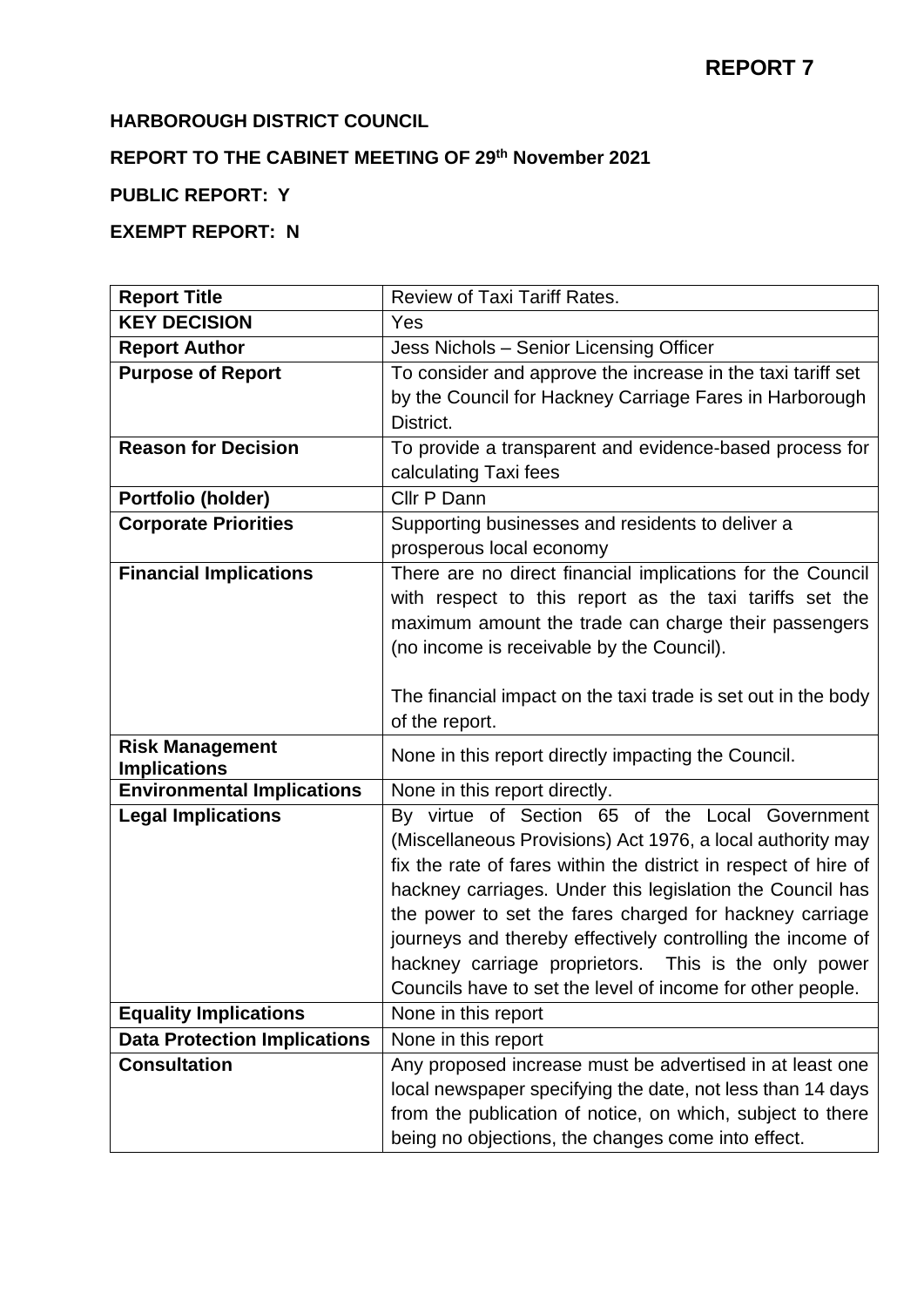| <b>Options</b>           | Option 1 to do nothing would not allow the increase to be<br>implemented.                                                                                                                                                                                                                                                                                                                                                                                                                                                                           |  |  |  |
|--------------------------|-----------------------------------------------------------------------------------------------------------------------------------------------------------------------------------------------------------------------------------------------------------------------------------------------------------------------------------------------------------------------------------------------------------------------------------------------------------------------------------------------------------------------------------------------------|--|--|--|
|                          | Option 2 is to allow the increase, subject to the outcome of<br>the consultation, which meets the request received from<br>the Taxi Trade.                                                                                                                                                                                                                                                                                                                                                                                                          |  |  |  |
| <b>Background Papers</b> |                                                                                                                                                                                                                                                                                                                                                                                                                                                                                                                                                     |  |  |  |
| <b>Recommendation</b>    | 1. That the increase in Hackney Carriage Fares be agreed<br>for public consultation as set out in Appendix A;<br>Delegation is given to the Director, Law<br>and<br>2.<br>Governance and Monitoring Officer<br>(VW)<br>in.<br>consultation with the relevant Cabinet Member to<br>consider any representations received and;<br>3. Subject to the outcome of the consultation set out in 1<br>and 2 above the new Hackney Carriage Fare would<br>take effect in accordance with the timeframes set out in<br>section 2.8 in the body of the report. |  |  |  |

#### **1. Introduction**

1.1 Section 65 of the Local Government Miscellaneous Provisions Act 1976 gives a Local Authority the power to fix the rates or fares of Hackney Carriages within its area (as well as all other charges in connection with the hire of the vehicle) by means of a table of fares.

#### **2 Key Facts**

2.1 It has been over 4 years since the last fare increase was approved by the committee and at the last review in 2018 the proposal was rejected. In real terms this means that drivers have not had a pay increase since 2017.

2.2 The tariff was last increased by 5% on 1st September 2017 following approval of the tariffs at an Executive Meeting on the 24<sup>th</sup> July 2017.

2.3. It is important to ensure that the tariff reflects a maximum charge that covers the costs incurred by good proprietors who spend whatever is necessary to ensure high standards of Hackney Carriage Vehicles, which in turn increases passenger safety and public confidence in the trade.

2.4 Taxi Tariffs in Harborough District are currently the most expensive across Leicestershire. Across the English Councils Harborough is in the top quartile of most expensive taxi tariffs being 61st out of 359 Councils. The table below compares the prices of a two-mile journey in a Hackney Carriage amongst Local Councils and across the UK: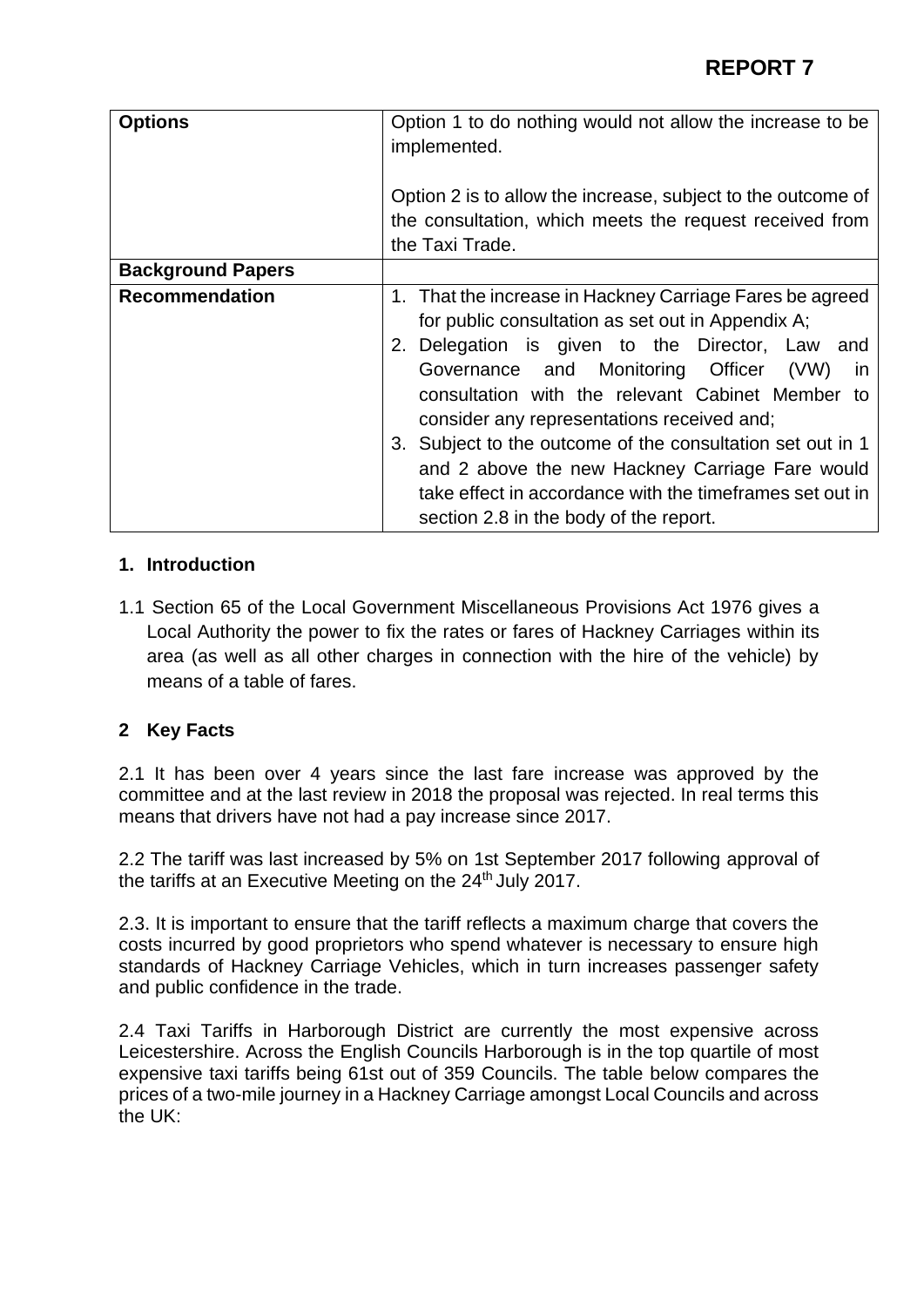| <b>Local Authority</b>             | Position | Current Two-Mile Hackney<br>Fare in Tariff 1. |  |  |
|------------------------------------|----------|-----------------------------------------------|--|--|
|                                    |          |                                               |  |  |
| <b>Blaby District Council</b>      | 298/359  | £5.30                                         |  |  |
| <b>Charnwood Borough Council</b>   | 160/359  | £6.05                                         |  |  |
| Hinckley and Bosworth              | 255/359  | £5.60                                         |  |  |
| <b>Borough Council</b>             |          |                                               |  |  |
| <b>Harborough District Council</b> | 61/359   | £6.68                                         |  |  |
| Leicester City Council             | 220/359  | £5.80                                         |  |  |
| <b>Melton Borough Council</b>      | 303/359  | £5.30                                         |  |  |
| North West Leicestershire          | 290/359  | £5.60                                         |  |  |
| <b>District Council</b>            |          |                                               |  |  |
| Oadby and Wigston Borough          | 351/359  | £4.40                                         |  |  |
| Council                            |          |                                               |  |  |

\*Sourced from the "Private Hire and Taxi Monthly – Taxi Fare League Tables – October 2021" [\(https://www.phtm.co.uk/taxi-fares-league-tables/2021-10\)](https://www.phtm.co.uk/taxi-fares-league-tables/2021-10)

2.5 That said it is acknowledged that there has been a significant increase in costs to proprietors to operate their vehicles, including the provision of staff, fuel, and insurance premiums. In view of this the proposed increase has been calculated on the current RPI figure of 4.8%. Based on this increase a two mile Hackney fare in tariff 1 would increase to £7.09.

2.6 The RAC foundation tracks changes in petrol and diesel prices based on weekly data provided by the Office of National Statistics. They provide a useful graph which shows the change in motoring costs of the past 10 years. (There is an interactive link here: [https://www.racfoundation.org/data/cost-of-motoring-index\)](https://www.racfoundation.org/data/cost-of-motoring-index)



2.7 Hackney drivers are licenced by the Council and the duration of each licence is three years. There is an annual review of the licence fees, and the table below sets out the costs of the licence for the past three years.